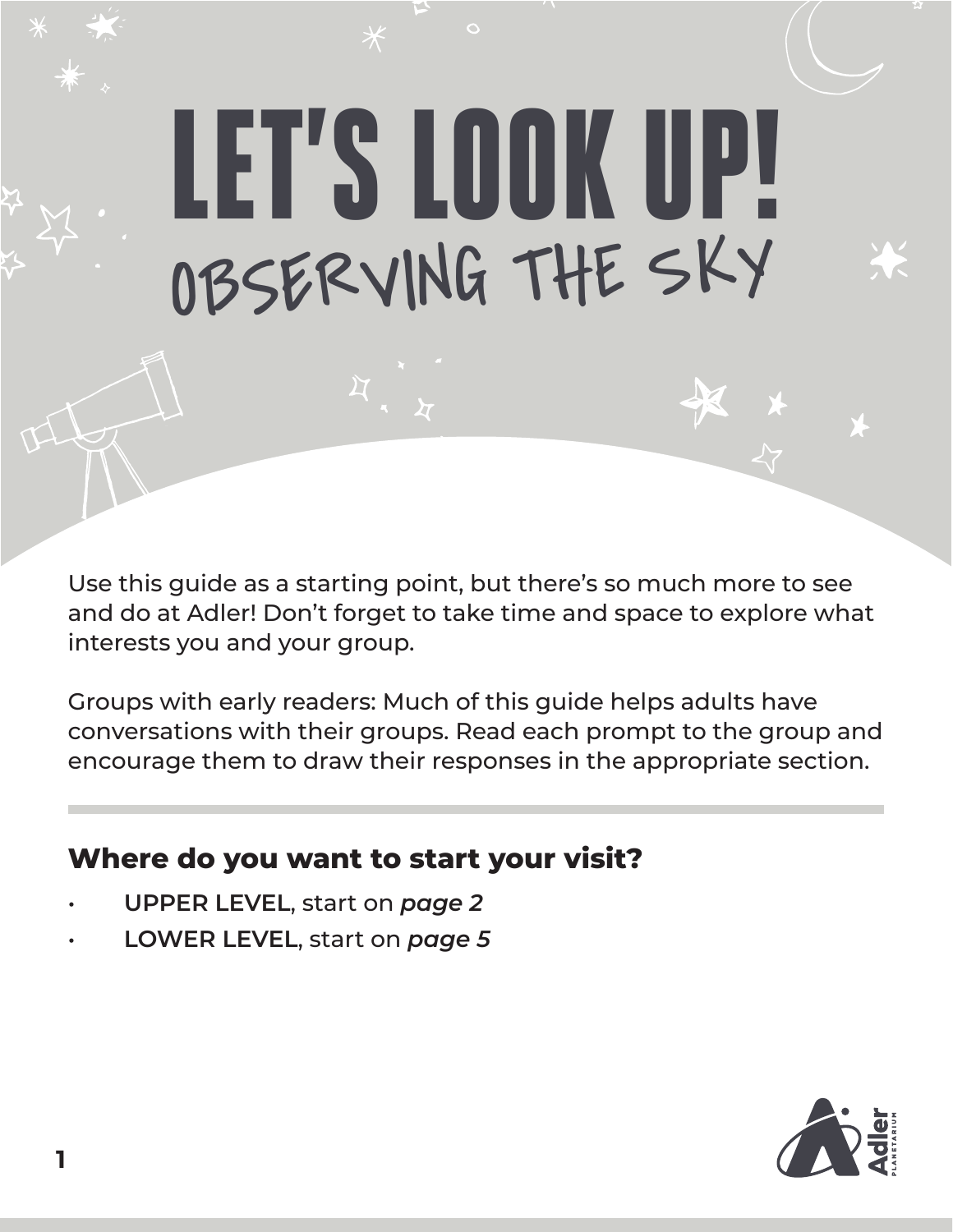# UPPER LEVEL

#### **PLANET EXPLORERS**

*#4 on the map*

D

*This space is for Pre-K through third graders. If your group is older, please head to the next exhibit.*



When you move to the next area, you'll find yourself in the backyard. Lie down under the stars and look up! What do you see in this nighttime sky? Have you ever seen stars like this? **Share your stargazing stories with your group.** You can write or draw about them here too.

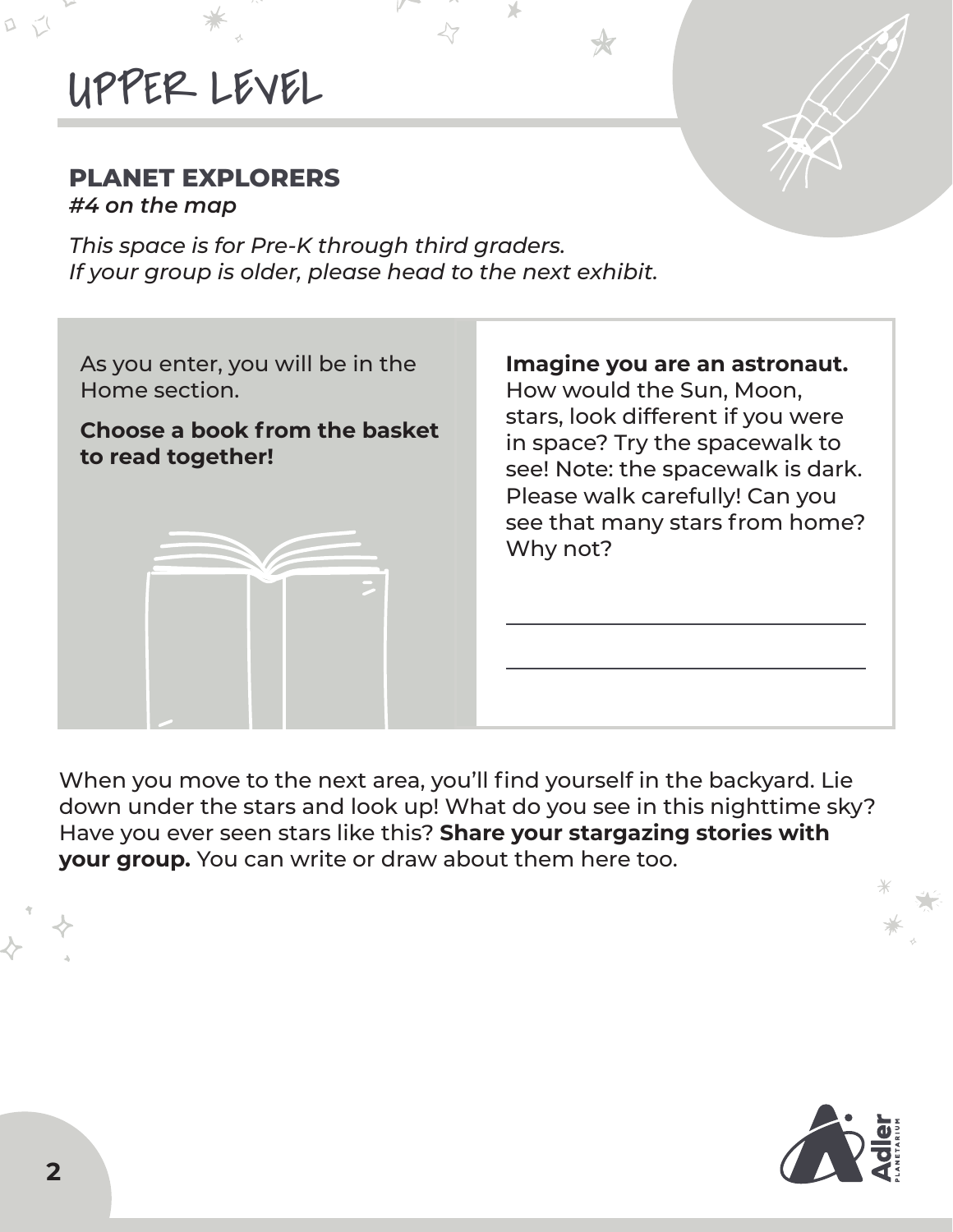## UPPER LEVEL

## **OUR SOLAR SYSTEM**

*#3 on the map*

D

 $\ast$ 

**Look for the rotating Earth.** Choose a person from your group to be the Sun and point to Chicago on Earth. As the Earth rotates, decide with your group what time of day it is! Remember, it is daytime for the part of the Earth facing the Sun, and nighttime for the part facing away.

By the windows, find the solar system stands. Start at the Sun and walk, stopping at each planet, until you reach Pluto. **Which planets do you think we can observe in our night sky?**  Draw them here:

#### **Can you find our Moon?**

Sketch what you see. While you're sketching, talk with your group: Does the Moon look like this from your home? How is it different? How is it the same?

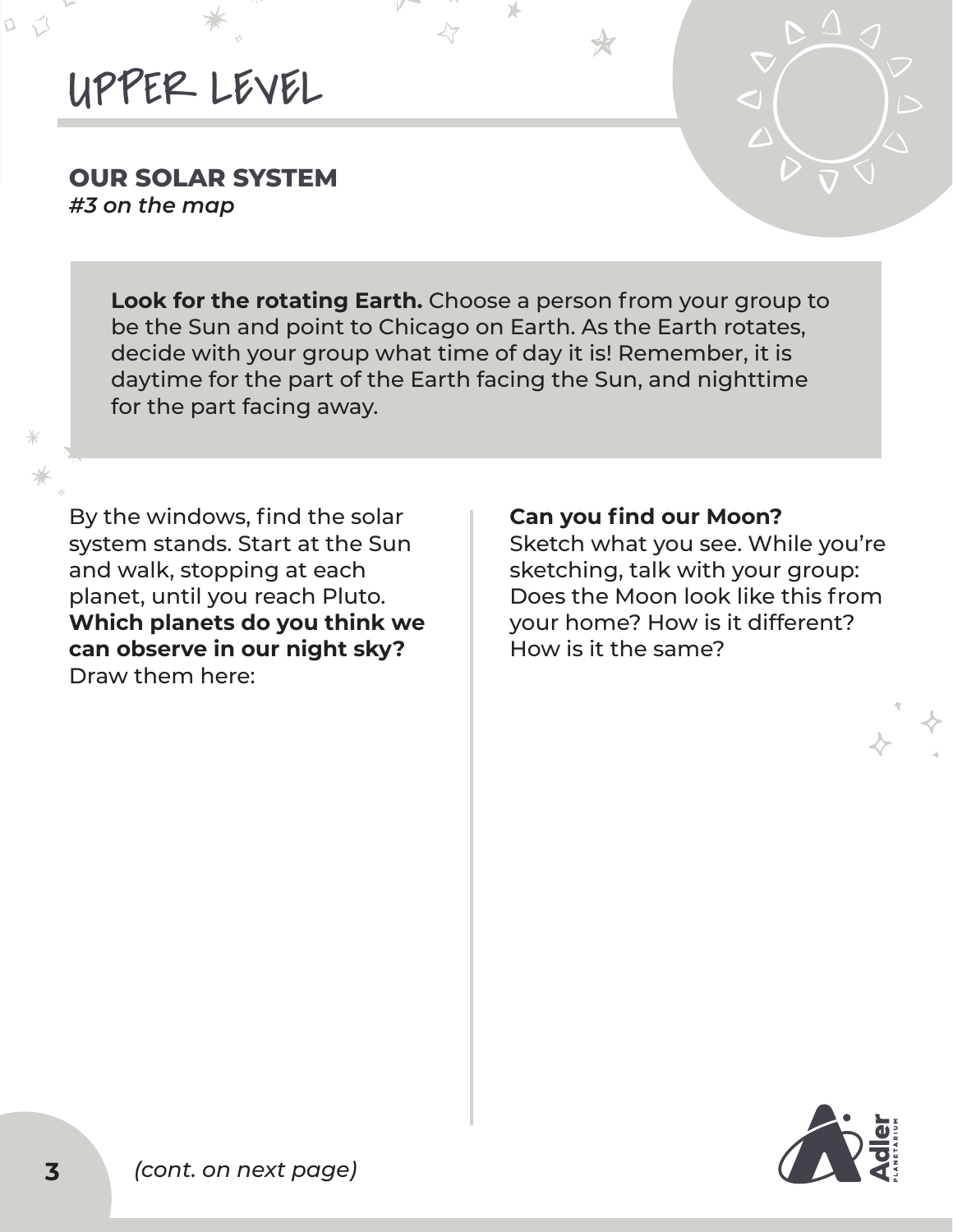## UPPER LEVEL

口乙

#### **OUR SOLAR SYSTEM (cont.)** *#3 on the map*

There is a real piece of the Moon that you can touch! Before you find it, make a prediction: **what color do you think it will be?**

⊁

**Touch the Moon!** It is near the Earth station. What does it look like? How does it feel? Write or draw about it:



While you explore the planets, can you find the one star in our solar system that we can only see during the day? We'll give you a hint: it's big and yellow! **Draw a picture of how the Sun looks different from the other stars we see at night!**

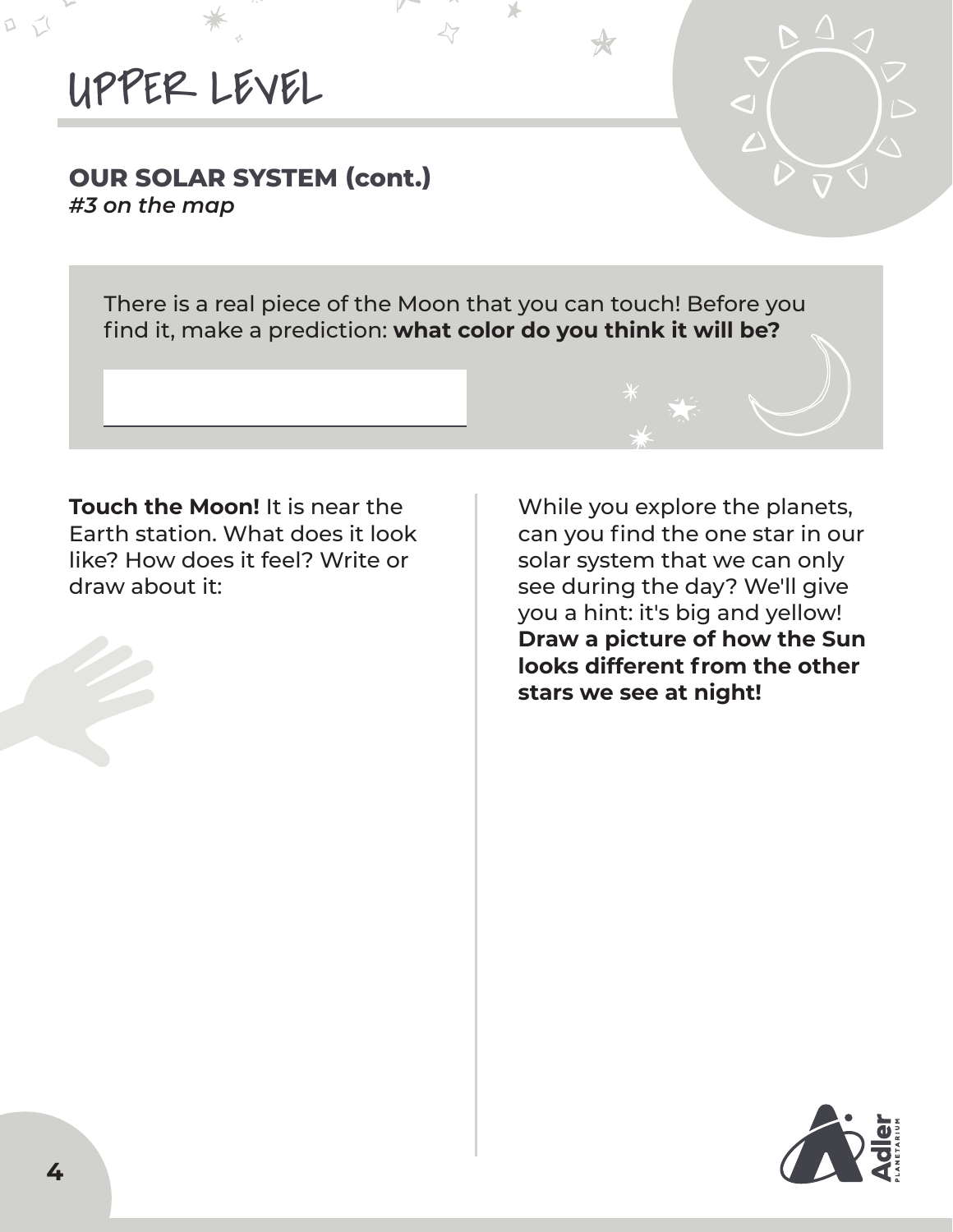## LOWER LEVEL

口乙

#### **TELESCOPES: THROUGH THE LOOKING GLASS** *#13 on the map*

**Walk through the arch, then enter the cave on your right.** Explore the images inside. Look up. Watch the sunlight move. What does it look like when the Sun is shining straight into the hole at the top? What time of day would that happen? Talk with your group to decide.

#### **Continue onto Early Telescopes**

Telescopes help us see objects in space that are very far away. Look through one of the two telescopes and draw what you see! Hint: you may need to move your eye around a bit to find the right spot for you.

**Try it!** Make an O-shape with each hand and stack them so that you can see through your hands! Look through the hole and look up! Can you see as easily through your hands as you can with the telescope from earlier? Why or why not? What makes telescopes a good tool to see things that are far away?

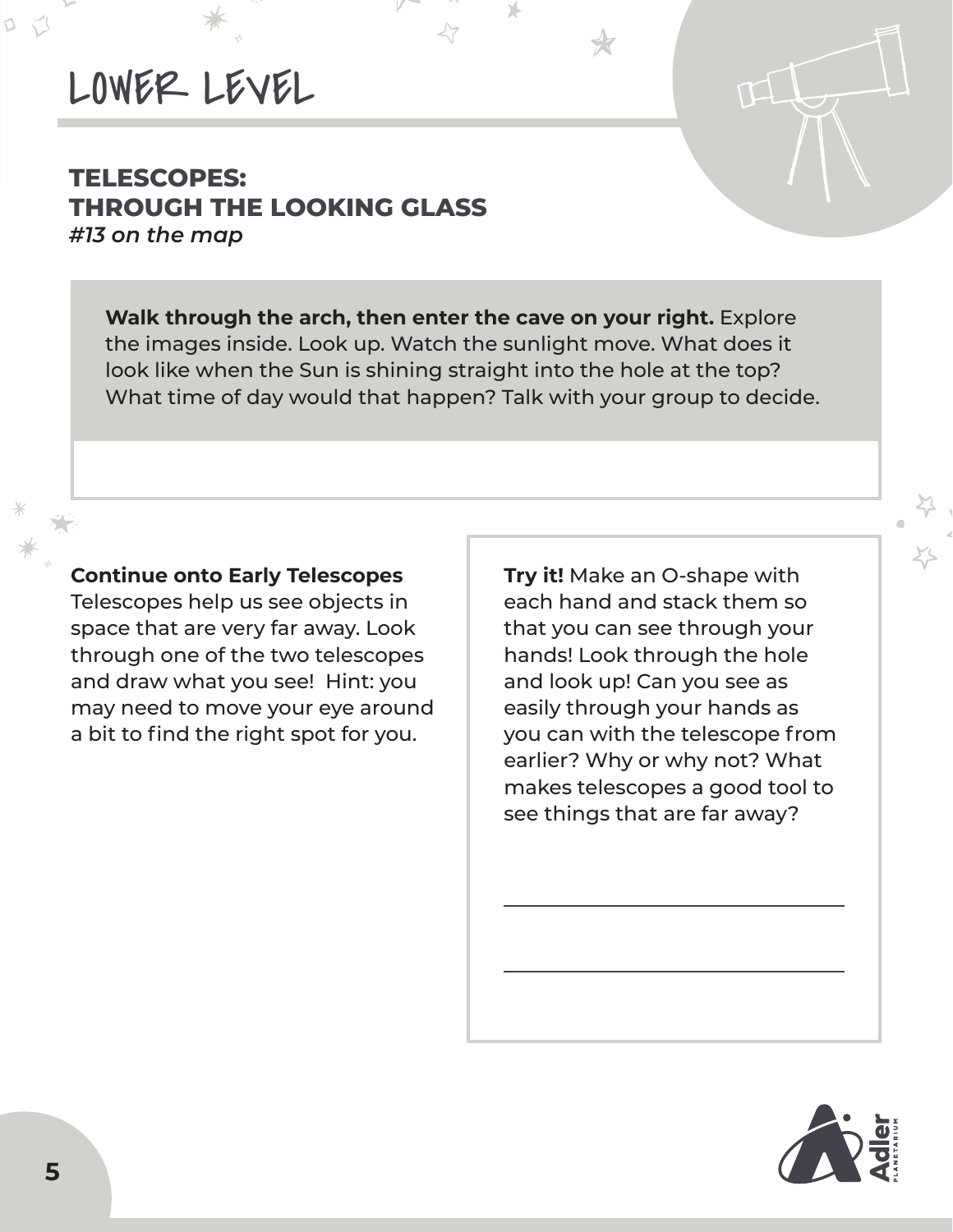LOWER LEVEL

#### **ASTRONOMY IN CULTURE**  *#6 on the map*

 $\mathbb{Z}$ 

**Objects like the Sun, Moon, and stars move across the sky in patterns.** In this exhibit, you can learn how different cultures tracked objects in the sky.

Try using the large astrolabe in the center of the exhibit to find the star **Arcturus** on the wall.

Before we had clocks, people used sundials to tell time. **Try the hand sundial.** What time does the sundial say it is?

Find a sundial you would like to carry in your pocket. **Talk to your group about why you picked it.** 



**Draw what you see below.**